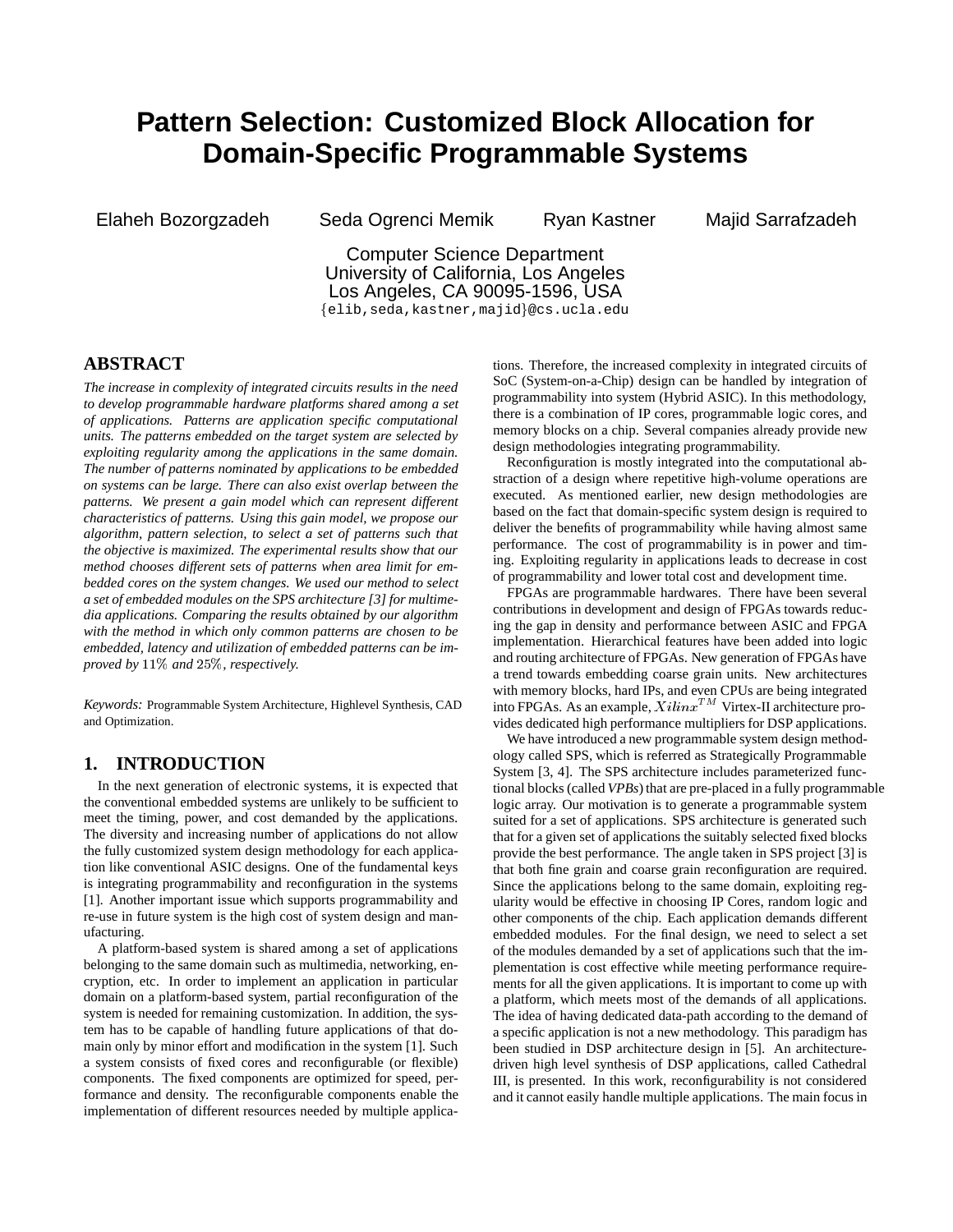Cathedral III architecture design methodology is on generating and merging operation clusters and assignment to minimize the area.

Our contribution in this paper is how to select the best set of modules demanded by multiple applications to be embedded as fixed blocks (VPBs) in SPS architectures. We have implemented our method at data-path level. The embedded modules demanded by each application are already given as input to our tool. Data-path structure retains the regularity and reduces the problem size compared to work on gate-level of the circuits. Demanded modules (or patterns) are already extracted from data flow graphs of applications. The output is a set of patterns suggested to be embedded as fixed cores on the system by our algorithm. Our experimental results show that we are able to improve the latency depending on how much area is assigned for IP cores and random logic on the chip.

The paper proceeds as follows: In Section 2, programmable hybrid systems are briefly described as well as SPS design flow. In Section 3, the pattern selection problem is formulated followed by our pattern selection algorithm. The experimental setup and results are explained in Section 4. Conclusion and some suggested possible future work are given in Section 5.

## **2. GLOBAL APPROACH**

An IP core is a module which is custom-designed to realize one or more functions. In a reconfigurable hybrid structure, each operation in a data flow graph of an application may be realized by reconfigurable logic units or a customized functional unit. We refer to the application specific units other than reconfigurable blocks as *pattern candidates*. 1 . Therefore, there is a gain and a cost associated with each candidate module. The gain comes from the better performance of embedded patterns compared to reconfigurable units. The cost comes from the non-flexibility of hard-wired IP blocks by which not every function can be realized compared to reconfigurable cores. Utilization of silicon is an important target. If the pattern has not already been customized for target architecture (or similar customized design is not available in other libraries), the effort to custom-design a pattern is more costly due to design effort. Customized blocks are mostly designed manually in today's design.



#### **Figure 1: Different Embedded Pattern Candidates on a Data Flow Graph.**

Different set of pattern candidates are demanded by each application. Most of patterns are suggested either due to high frequency of occurrences in application or due to their high performance compared to other components. Therefore, considering multiple applications, IP utilization and contribution of embedded customized blocks in performance of applications implemented on target architecture requires to develop an optimization technique to select the patterns. In [**?**], it is suggested that the intersection of different sets of constraints demanded by different applications defines the hardware platform. However, intersection is not necessarily a good way to decide on the functionality of embedded components of hardware.

As mentioned in Section 1, the dedicated data path blocks on target systems are not taken from a fixed given library but are extracted from each application and synthesized. A good way to extract such pattern candidates is profiling. Profiling is mostly applied to DAG representation of systems. For example, we extract control data flow graphs (CDFG) from a compiler [4]. Pattern generation via profiling have been done in several previous works. In [8], sub-graph matching is applied to extract the patterns in each application, which are critical in performance or any other objective function such as power consumption. In [7], data path synthesis is based on pattern extraction from data-path of an application.

Another important issue in pattern selection is when different patterns *overlap* on some DFGs. Figure 1 shows profiling on a data flow graph (DFG). In Figure 1, different extracted modules (or patterns) on the data flow graphs are shown. Pattern 1 has been observed two times in Figure 1. There are overlaps between Patterns 1, 2, and 3. If Pattern 1 and Pattern 2 overlap in application  $C$ , only one of them would be used by application  $C$ . If both patterns exist on the chip, the chip would not be fully utilized when application  $C$  is implemented.



#### **Figure 2: Pattern Generation in Platform-based System Design.**

Figure 2 shows the SPS design flow. Data flow graphs of applications are extracted using a compiler tool. Then a pattern generator profiles different patterns demanded by different applications (See [4] for more details). Since the patterns are generated among a set of applications in the same domain, regularity among applications results many frequently-visited patterns to be nominated. The objective is to select a set of pattern candidates such that highest gain in performance is obtained, utilization of the chip is maximized, and maximum covering by patterns is achieved. In overlap cases, pattern selection would guide the co-compiler where and when to generate the patterns in the DFGs. After that, the pattern-based DFGs are scheduled. Before scheduling, the real effect of selected modules are not known yet. Scheduling can guide the pattern selection tool to give higher priority to more critical modules. Pattern Selection would then select new sets of patterns.

<sup>&</sup>lt;sup>1</sup>In this paper, the terms "pattern" and "module" have been used interchangeably.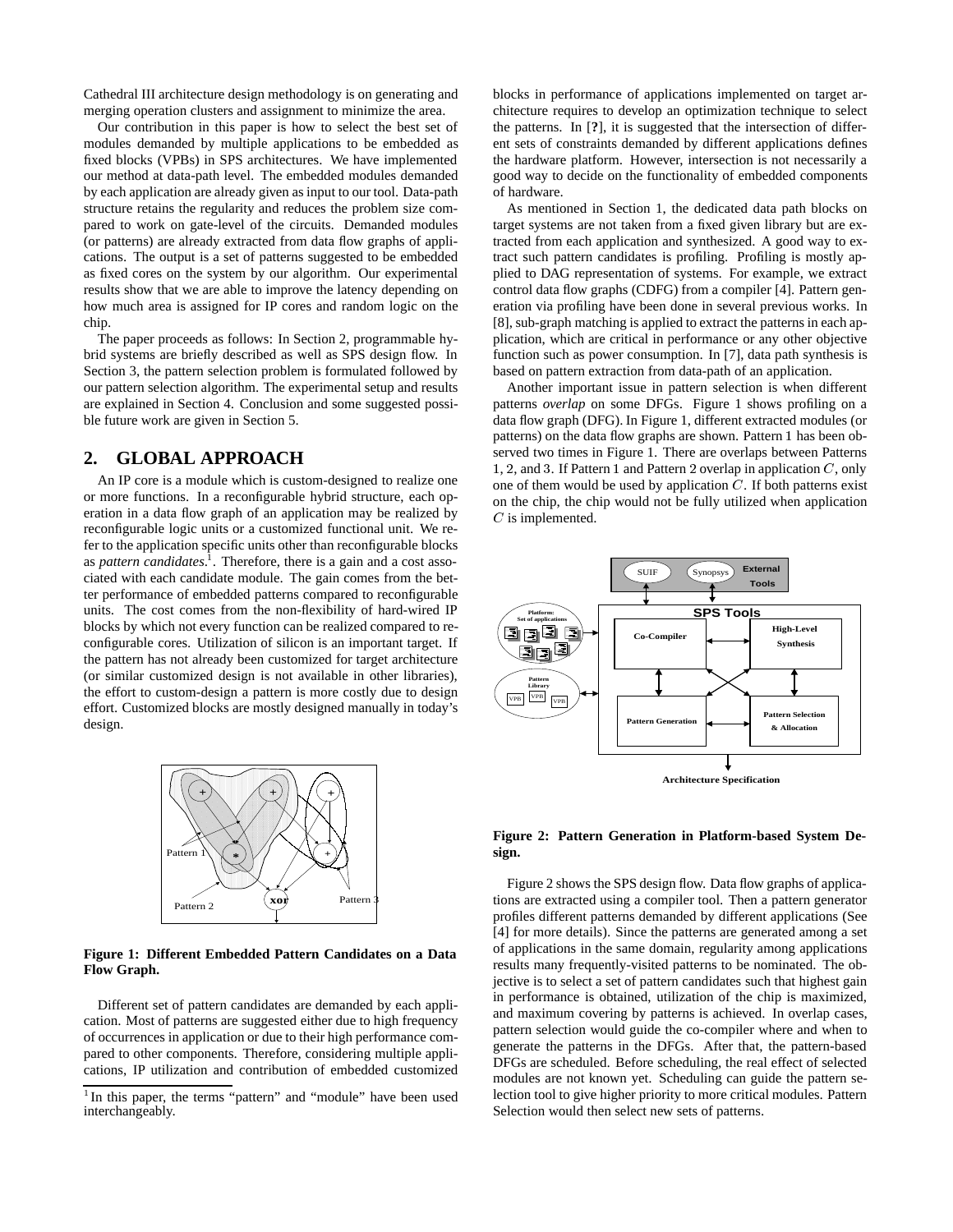### **3. PATTERN SELECTION PROBLEM**

We assume that the following data is provided for pattern selection tool.

- 1. There is a gain associated with each pattern. We assume that the gain is the difference between implementation on embedded fixed blocks and reconfigurable (e.g. FPGA) implementation of each pattern in terms of area and delay. A possible gain function could be the difference in area-delay product of components.
- 2. The area assigned for embedded basic blocks on the chip is restricted. In order to obtain maximum utilization, all pattern candidates cannot be chosen to be embedded as hard-wired ASIC blocks on the chip.
- 3. The frequency of occurrences of each pattern candidate in DFGs is an important factor. The number of occurrences does not imply the number of resources for implementation of pattern candidate required since the embedded fixed blocks associated with a pattern can be re-used later. In Figure 2, the number of demanded patterns is given to pattern selection tool by ASAP Scheduler. ASAP scheduler returns the maximum number of instances of each pattern used in scheduled DFGs.
- 4. Overlap is an important issue, which needs to be reported by pattern generator.

The problem is similar to resource allocation on scheduled data flow graph in high level synthesis. Resource allocation problem is resolved by solving graph coloring problem in conflict graph. However, this solution cannot be applied to our defined problem. There are two main differences. First is that overlap does not mean that two resources cannot be chosen to be embedded on the chip. However, it leads to less utilization. The other problem is due to decision problem on the number of instances of each candidates required in target architecture. It is not easy to handle this in conflict graph.

## **3.1 Gain and Overlap Model**

Assume that there is an overlap between two patterns where they are both observed in a given data flow graph. If a resource for each pattern is embedded on the chip, both will not be used by the application. Assume  $g_i$  and  $g_j$  are gains associated with pattern i and pattern  $j$ . During scheduling, either of the two patterns will be used when overlap occurs. We assume that any of the two patterns  $b_i$  and  $b_j$  can be used with probability of  $p_i$  and  $p_j$ , respectively. The total gain would not be only the summation of both gains. We define the total gain as follows:

$$
g_{total}(i, j) = p_i \times g_i + p_j \times g_j,
$$
 (1)

where  $p_i + p_j = 1$ . The Equation 1 can be rephrased as follows:

$$
g_{total}(i,j) = g_i + g_j - overlap_{unit}(i,j),
$$
 (2)

where

$$
overlap_{unit}(i,j) = (1 - p_i) \times g_i + (1 - p_j) \times g_j. \tag{3}
$$

Here we assume that in case of overlap each of the pattern can be selected with equal probability ( $p_i = p_j = 0.5$ ). In addition, the frequency of occurrences of each pattern has to be considered while computing gain of the pattern for an application. Assume the number of times pattern  $i$  and  $j$  have been observed in an application are  $occ_i$  and  $occ_j$  respectively.  $c_{ij}$  is the number of times pattern i and j have overlap in a given application. Assume  $d_i$  and  $d_j$  are the number of resources demanded by an application. If there are lesser number of embedded resources for pattern  $i$  and  $j$ , the overlap and gain can be approximately computed as follow respectively:

$$
Overlap(i, j) = \frac{r_i}{d_i} \times \frac{r_j}{d_j} \times c_{ij} \times overlap_{unit}(i, j), \qquad (4)
$$

$$
gain_i = \frac{r_i}{d_i} \times occ_i \times g_i,
$$
 (5)

$$
g_{total}(i,j) = gain_i + gain_j - Overlap(i,j),
$$
 (6)

where  $r_i (0 \le r_i \le d_i)$  and and  $r_j (0 \le r_j \le d_j)$  are the number of available resources of pattern  $i$  and  $j$ . Equation 6 can be extended for all applications by summing the gain function over all applications as shown in Equation 7.

$$
Gain = \sum_{k=0}^{app} \left( \sum_{i=0}^{n} f(i,k) \times occ_{i,k} \times g_i - \frac{1}{2} \times \sum_{j=0, i \neq j}^{n} Overlap(i,j,k) \right)
$$
\n(7)

where

$$
f(i,k) = \begin{cases} \begin{array}{c} \frac{r_{i,k}}{d_{i,k}} & r_{i,k} \leq d_{i,k} \text{ and } d_{i,k} \neq 0\\ 0 & d_{i,k} = 0\\ 1 & \text{otherwise} \end{array} \end{cases}
$$

The subscript  $k$  in the coefficients and variables of Equation 7 shows their corresponding value in application  $k$ .

#### **3.2 Problem Formulation**

Pattern selection problem can be formulated as follows:

- Given a set of pattern candidates,  $P = \{p_1, p_2, ..., p_n\}$  with corresponding Gain set ( $G = \{g_1, g_2, ..., g_n\}$ ), Area set ( $A =$  ${a_1, a_2, ..., a_n}$ , Occurrence of each pattern i in each application  $j(\theta_{ij})$ , and Demand Set in each application  $j$  for each pattern  $i$   $(d_{ij})$ ,
- The objective is to choose  $R = \{r_1, r_2, \ldots r_n\}$  such that the total gain function in Equation 7 is maximized.
- Subject to:  $0 \le r_i \le max(d_{ij})$  and  $\sum_{i=0}^{n} r_i \times a_i \le A_{max}$ , where  $j = 0, 1, ..., k$  and  $i = 0, 1, ..., n$  and where  $A_{max}$  is the maximum area assigned for embedded pattern blocks.

The objective function is a non-linear function. If only one application is considered, the problem can be solved by a quadratic programming solver. However, considering multiple applications cause the objective to be non-linear and hard to be solved by any of linear/quadratic programming tools.

In the next sub-section, we introduce *overlap graph*. We show that any instance of pattern selection problem can be transformed into overlap graph. Due to space constraints, the corollaries and lemmas stated without proof; please see the technical report for further details [2].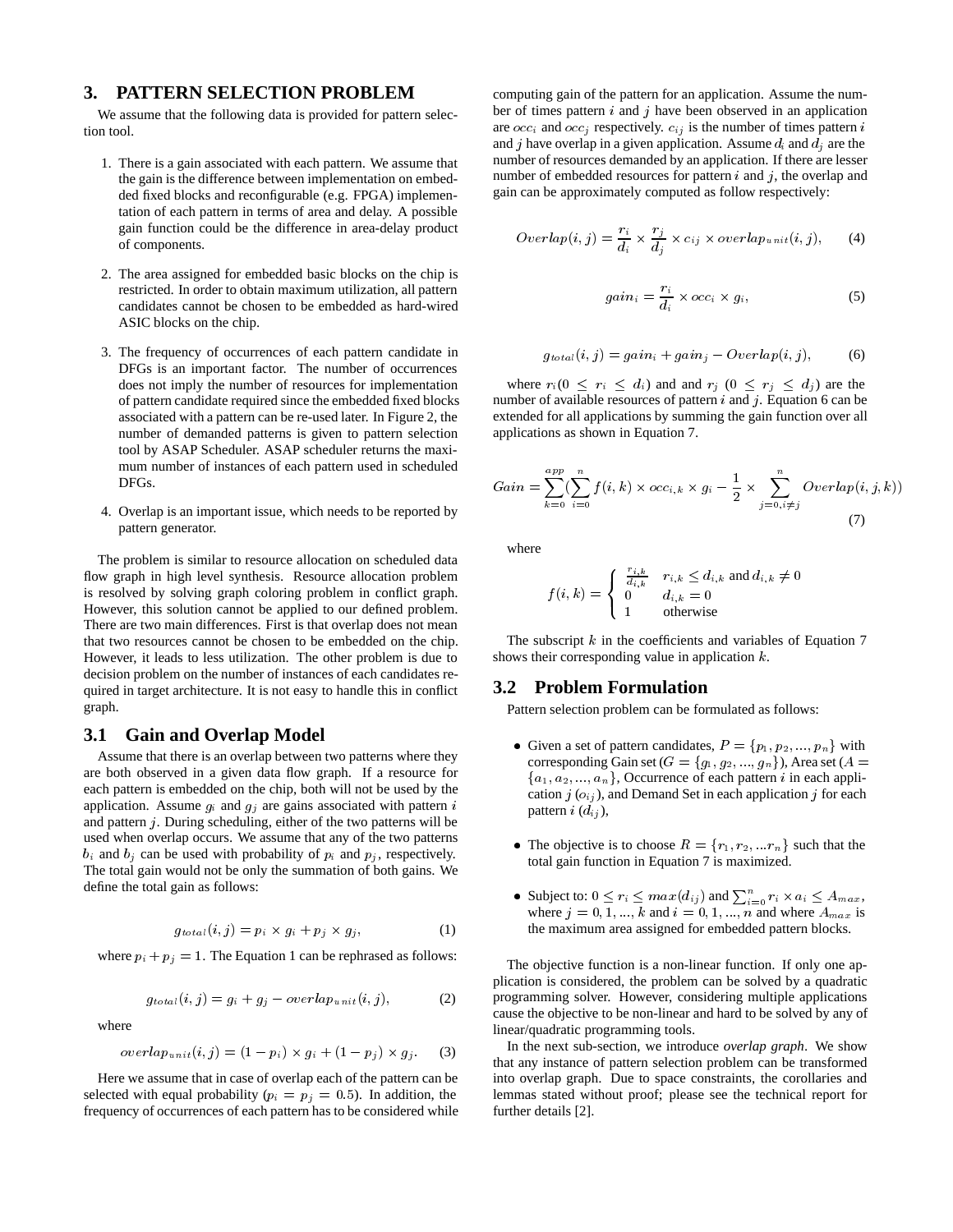## **3.3 Overlap Graph**

Overlap Graph is an undirected weighted Graph  $G = (V, E)$ . Weight of edges can be negative. Each node corresponds to a pattern candidate. The label of the node is the area associated with pattern candidate (original nodes). An edge between two nodes corresponds to overlap between the two pattern candidates. Since overlap is a cost, the weight is negative of the value returned by function  $\text{Overlap}(i, j)$  in Equation 4. For each node in the graph (or called *original* node), a dummy node is added. The dummy node is connected to original node with an edge. The weight of the edge is the gain of the node (Equation 5). The labels of the dummy nodes are zero. Figure 3 shows an overlap graph. Pattern selection problem is transformed into problem of extracting an induced subgraph of  $G$  such that the summation over weights of edges inside the subgraph is maximized subject to summation over labels of nodes inside the subgraph does not exceed a given limit (see Figure 3). Lemma 3.1 mentions the properties required for an induced subgraph in order to be a feasible solution of the corresponding pattern selection problem. The first property is the area constraint. The other property says that correct number of dummy nodes has to exist in the subgraph.



 $Gain (c) = g_3 + g_4 + g_5 - overlap (4,5)$ 

#### **Figure 3: Overlap Graph.**

**Lemma** 3.1. *Summation over weights of edges in an induced subgraph of overlap graph corresponding to pattern selection problem returns objective value for pattern selection problem if the conditions below are satisfied:*

- *the summation over the labels of the nodes insides the subgraph is less than a given limit, which is equivalent to area limit for embedded patterns in the system. This is referred as area constraint.*
- *Dummy node associated with any original node is included in the subgraph iff the original node is itself inside the subgraph. This is referred as gain constraint.[2]*

We modify the graph in order to be able to handle the multiple instances of patterns and multiple application demands. . Figure 4 shows two nodes of overlap graph with corresponding labels and weight of the edge between two end nodes. Assume  $v_1$  represents

Pattern 1 and  $v_2$  represents pattern 2. There are two number of resources for pattern 1  $(d_1 = 2)$  and three number of resources for pattern 2. The edge between the two nodes shows the overlap between the patterns. According to Equation 6, the weight of the edge is:

$$
w_{i,j} = -\text{Overlap}(i,j) \tag{8}
$$

$$
w'_{i,j} = -\frac{1}{d_i} \times \frac{1}{d_j} \times c_{ij} \times overlap_{unit}(i,j)
$$
 (9)

$$
w_{i,j} = r_i \times r_j \times w'_{i,j} \tag{10}
$$

$$
w'_{d_i} = \frac{1}{d_i} \times occ_i \times g_i \tag{11}
$$

$$
w_i^{dumm} = r_i \times w_{d_i}^\prime \tag{12}
$$

The weight of edge depends on the number of instances selected from node  $v_1$  and  $v_2$ . In overlap graph, node  $v_1$  and node  $v_2$  are divided into  $d_1$  and  $d_2$  sub-nodes, respectively, shown in Figure 4. There is an edge with weight  $w'$  between any two instances of node  $v_1$  and  $v_2$ . We refer to  $w'$  as *unit overlap weight*. Each instance of a super node is represented by a subnode connected to the graph through sub-edges. As shown in Equation 9 and 10, overlap between two nodes can be defined in terms of unit overlap weight between the two supernodes and number of subnodes of the two overlapping supernodes in overlap graph. Equation 11 and 12 similarly show that individual gain of each supernode can be expressed in terms of number of subnodes and unit gain. The subgraph shown in Figure 4 includes two instances of  $v_1$  and two instances of  $v_2$ . The total summation over weights of subedges is equivalent to objective function for pattern selection problem. The label of each subnode is the area of the instance.

Overlap graph representation can be easily extended to handle multiple applications. In this case, the number of occurrences and demands for each pattern candidate is different. We consider multiple edges between super nodes. Each edge corresponds to overlap between the two end supernodes of the edge in one application. Similarly there would be multiple subegdes between subnodes for each supernode. In addition, we define multiple occurrences for each supernode. We duplicate each supernode to subnodes as many as maximum number of resources demanded by all applications for the corresponding pattern candidate.

As shown in Figure 5, each subnode corresponds to an instance of a supernode. Assume that application  $A$  demands 3 resources for pattern node  $I$  in overlap Graph. Application  $B$  demands two instances of supenode  $I$ . Supernode  $I$  will be duplicated three times. Therefore, it consists of three subnodes connected through subedges to supernode  $II$ . The first set of subedges is according to overlaps between node  $I$  and supernode  $II$  in application  $A$ . Overlap graph is a multigraph, i.e. a graph with more than one edge between two nodes in the graph. Since two instances of node I were demanded by application  $A$ , there exist a subedge between the first two instances of node  $II$  and the first two instances of supernode  $II$ . In order to handle this issue, we need to index the subnodes of each supernode. Index *i* of pattern *I* corresponds to  $i<sup>th</sup>$  resource of pattern  $I$ .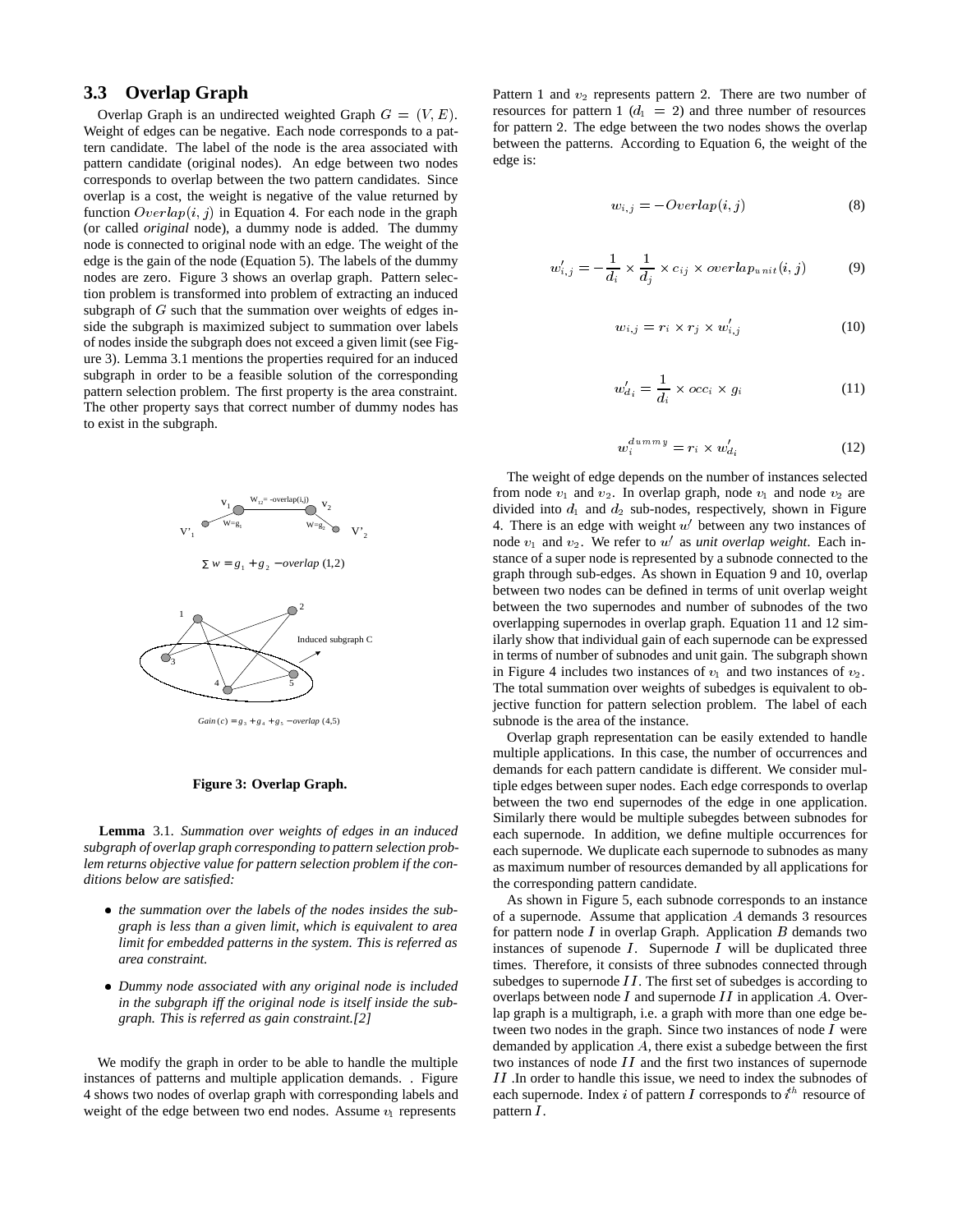

**Figure 4: Supernodes and Subnodes in Overlap Graph**



**Figure 5: Overlap MultiGraph**

## **3.4 Pattern Selection Algorithm**

In this section, we propose an algorithm for pattern selection problem formulated in Section 3.2. Problem of finding an induced subgraph in a graph is equivalent to clustering a subset of nodes in the graph. In pattern selection problem, we generate a single cluster on overlap graph.

**Theorem** 3.1. *Problem of generating a single cluster on overlap graph including edges with negative weights such the total summation of the weights of the edges inside the cluster (induced subgraph) is maximized, is NP-Complete [2]*

According to Theorem 3.1, the problem is an intractable problem. Therefore, a heuristic has to be developed to solve the problem. We propose a simple and fast heuristic to solve this problem. We support sequential clustering approach. In sequential approach, one node is chosen at a time to be added to the cluster. As mentioned in Lemma 3.1, the cluster must include two properties. Our clustering algorithm has to satisfy both area constraint and gain constraint. Area constraint can be easily handled. When a node is being added to the cluster, it is checked if the area constraint is satisfied. This means to see if the label of the node added to the total labels of nodes in cluster is less that a given limit. Otherwise the node is not a feasible choice and cannot be added to the cluster. In order to satisfy gain constraint the clustering algorithm has to deal with two cases. While constructing the cluster we

avoid choosing any dummy node before selecting the node associated with the dummy node. Therefore, no redundant dummy node would be added. The other issue is that we have to guarantee that subgraph includes each dummy node associated with nodes inside the subgraph.

In sequential clustering, nodes are selected to be added to the cluster iteratively. We refer to the node being selected as *candidate* node. There are constraints which need to be satisfied by this candidate. We choose each candidate based on local closeness to optimality. Each candidate node is the one increasing the objective value the most. However, it might not be feasible. In terms of feasibility, the node should satisfy the two constraints in Lemma 3.1. Otherwise the next best candidate is chosen. A function called *potential* function is used to judge among the candidates.



**Figure 6: Candidate Node i Being Added to Cluster C.**

Figure 6 shows a candidate node (node  $i$ ) while being added to a cluster C. Node  $i'$  is the dummy node associated with node  $i$  in overlap graph. The objective value for current cluster is the summation over the weights of edges inside the cluster. If node  $i$  is added to cluster  $C$ , the change in the value of the objective function would be the total weights of edges connecting node  $i$  to the nodes inside cluster.

We define potential function  $p(i, C)$  for each candidate i as shown in Equation 13, which is related to the amount of change in objective value. Since there is an area constraint, we consider utilization in our potential function by dividing to the area of the embedded pattern candidate, i.e. the label of the node in overlap graph.

$$
p(i, C) = \frac{\sum_{j \in C} w_{ij} + g_i}{l_i} \tag{13}
$$

**Lemma** 3.2. *A required condition for a candidate node to be*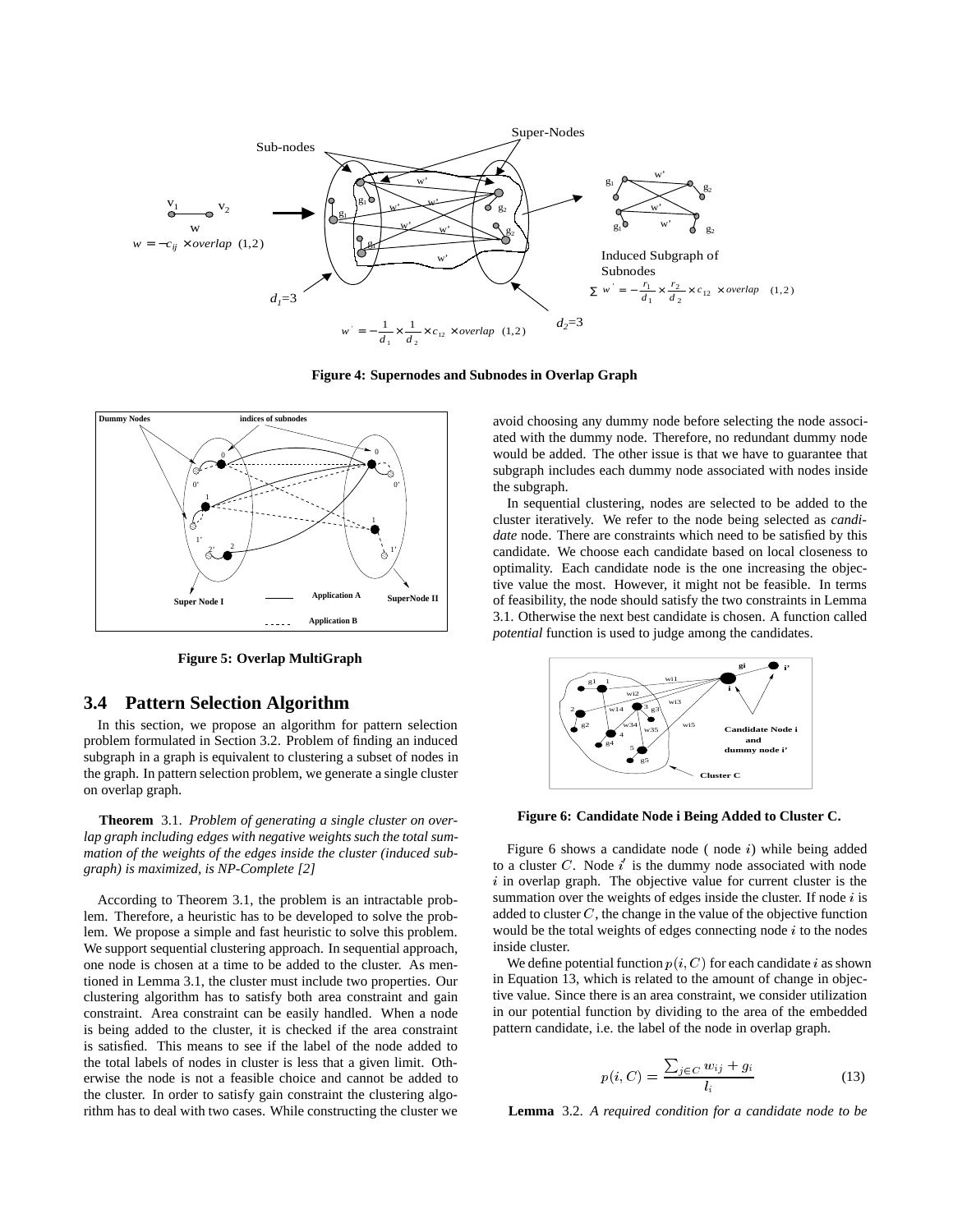

**Figure 7: Experimental Flow.**

*added to cluster in sequential clustering is that*  $\sum_{j \in C} w_{ij} + g_i$  > set *, if the current nodes in cluster are assumed not to be pruned later [2].*

This condition avoids selecting a dummy node if the original node associated with the dummy node is not already in cluster. The associated dummy node is connected to the graph only through the corresponding original node. Hence, if the node is inside the cluster, the dummy node has a positive potential function value towards the cluster. Otherwise the potential function value for such dummy node is zero. Therefore this condition satisfies the gain constraint mentioned in Lemma 3.1.

Another important issue is that potential gain of each node  $i$  inside cluster C should not become negative after adding the candidate.

**Lemma** 3.3. *The complexity of Pattern Selection Algorithm is*  $O(r_{max}^2 \times n^2 \times k)$ , where  $n$  is the number of supernodes and  $r_{max}$ *is the maximum number of subnodes belonging to supernodes in overlap multigraph.* k *is the number of applications [2].*

#### **4. EXPERIMENTS**

In this section, we perform experiments which attempt to show the impact of pattern selection algorithm both on utilization of embedded patterns and performance.

The flow of experimental setup is shown in Figure 7. The data flow graph for each application is generated. We have used the SUIF compiler to extract the data flow graphs of applications [4]. Pattern "MA" means a multiplier DFG node followed by an adder DFG node. In Table 1, the number of occurrences of each pattern in each application is reported in the first column. This data is provided by profiling through DFG nodes of applications as described in [4]. In order to obtain the number of instances of each pattern required by each application, we ran a simple and fast ASAP scheduling to get the data dependency between the DFG nodes. The number of instances used by ASAP scheduler gives the maximum number of patterns in each application. The second column in Table 1 shows the demand for each pattern in each application.

The gain function used in our experiments is the difference of area-delay product between the FPGA implementation of each pattern and ASIC implementation of each pattern. The area and delay corresponding to FPGA implementation of each pattern is obtained by Xilinx CoreGen IP blocks. Basically we used Xilinx

XC4000XL as the target reconfigurable architecture in our experiments. Depending on ASIC core for each embedded pattern candidate, the gain can vary significantly. ASIC cores are synthesized with Synopsys Synthesis tool. The delay is reported in terms of number of clock cycles. We assume the speed clock of 80 MHz which is applicable to XC4000XL series. The area is reported in terms of number of CLBs in XC4000XL. Choosing the best ASIC and FPGA implementation for each pattern is an important research required in programmable system design. Pattern candidates are given as input to pattern selection tool. According to the area limit for embedded pattern on the target system, a set of patterns are selected.

 set the reconfigurable area large enough so that no loop blocks are After the embedded patterns are selected by the pattern selection algorithm, each application is scheduled on the target architecture. The target architecture consists of embedded patterns and reconfigurable units (here XC4000XL architecture is used). We have used a set of programs from the MediaBench application suite [10] in our experiments. Multimedia applications are suitable for reconfigurable systems due to their high level of parallelism. We have modified scheduling tool in [9] to accept the embedded cores. We rejected for implementation on system. In this scheduling, the selected loops are implemented on reconfigurable system independently and there is no reuse of resources between any loops.

The performance and utilization of the embedded patterns in the system are reported. Utilization is the average number of embedded patterns used by scheduler while mapping the applications on the system.



**Figure 8: Utilization(%) and Latency vs. Area Limit for Embedded Patterns.**

We ran the pattern selection algorithm with different area limits for embedded patterns. Table 2 shows the corresponding results. If we further increase the area limit above 5000, the selected patterns do not change. The plot in Figure 8 shows the average latency and utilization of embedded patterns while the area for embedded patterns on system changes. Initially the area constraint is strict and not necessarily best patterns can be chosen. After we increase the area limit to some extent, where area is large enough to fit several embedded patterns, the utilization and performance improve. In our method, we do not consider high cost for low utilization. That is we do not consider cost if a pattern is not used by an application; hence only gain is not added. Therefore, with no area limit, more number of resources are selected by algorithm until no gain can be obtained. Hence, for large area limit, utilization decreases. It should be noted that the scheduling algorithm is not optimized for combined fixed and programmable cores in the system. Therefore, hard-wired embedded patterns are not efficiently used in scheduling to improve